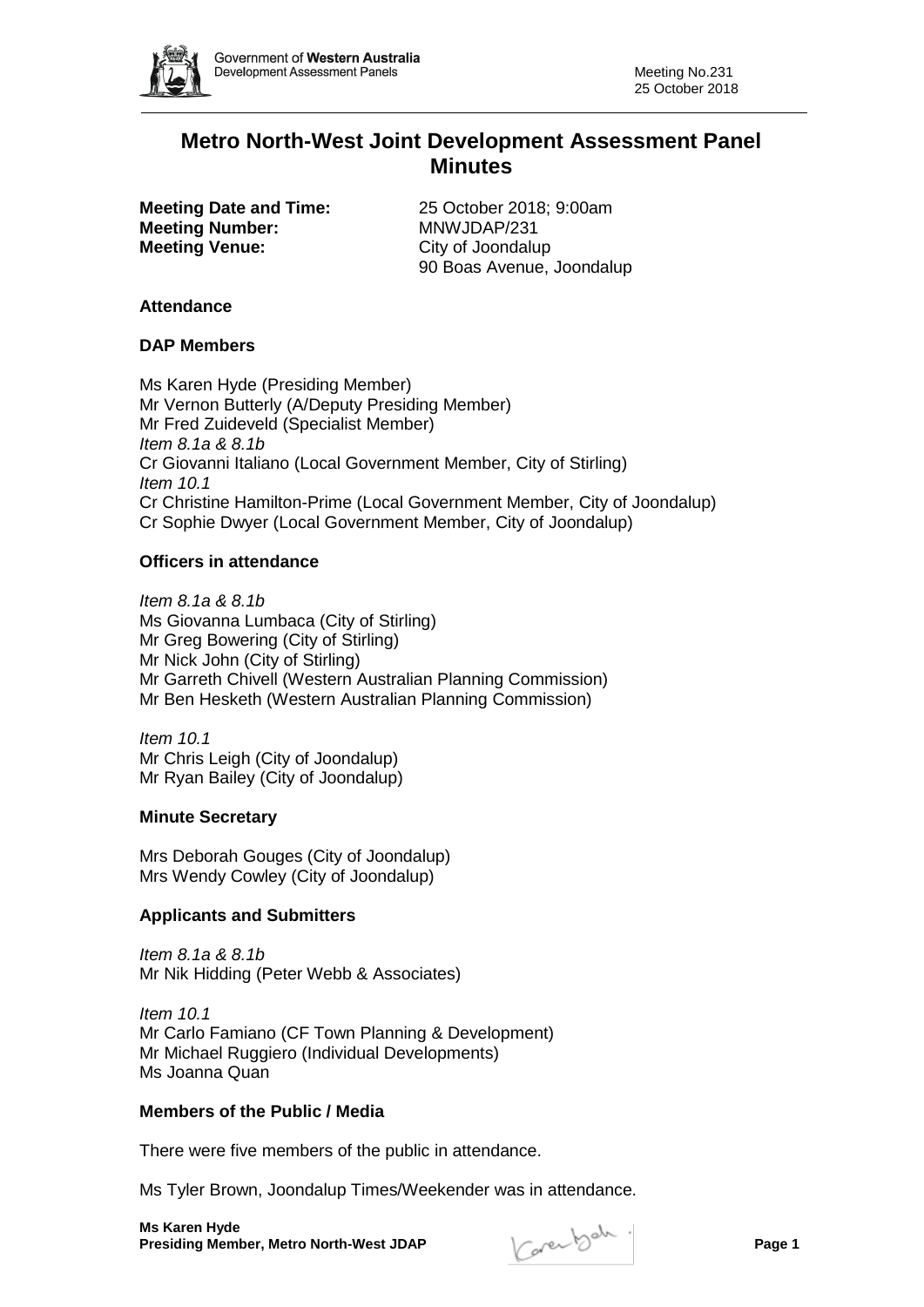

## **1. Declaration of Opening**

The Presiding Member declared the meeting open at 9.00am on 25 October 2018 and acknowledged the past and present traditional owners and custodians of the land on which the meeting was being held.

The Presiding Member announced the meeting would be run in accordance with the DAP Standing Orders 2017 under the *Planning and Development (Development Assessment Panels) Regulations 2011*.

The Presiding Member advised that in accordance with Section 5.16 of the DAP Standing Orders 2017 which states *'A person must not use any electronic, visual or audio recording device or instrument to record the proceedings of the DAP meeting unless the Presiding Member has given permission to do so.',* the meeting would not be recorded.

### **2. Apologies**

Ms Sheryl Chaffer (Deputy Presiding Member) Cr Philippa Taylor (Local Government Member, City of Joondalup) Cr David Boothman (Local Government Member, City of Stirling)

### **3. Members on Leave of Absence**

DAP Member, Ms Sheryl Chaffer has been granted leave of absence by the Director General for the period of 24 October 2018 to 1 November 2018 inclusive.

DAP Member, Cr Philippa Taylor has been granted leave of absence by the Director General for the period of 8 October 2018 to 30 October 2018 inclusive.

## **4. Noting of Minutes**

DAP members noted that signed minutes of previous meetings are available on the [DAP website.](https://www.planning.wa.gov.au/7578.aspx)

## **5. Declaration of Due Consideration**

All members declared that they had duly considered the documents.

#### **6. Disclosure of Interests**

DAP Member, Ms Karen Hyde, declared an impartiality interest in item 10.1. Ms Hyde's employer Taylor Burrell Barnett has been appointed by the City of Joondalup to advise on future the planning framework for Housing Opportunity Areas. Ms Hyde has not been involved in the past planning framework, the context for which these applications are to be determined.

In accordance with section 4.6.1 and 4.6.2 of the DAP Standing Orders 2017, the Acting Deputy Presiding Member determined that the member listed above, who had disclosed an impartiality interest, was permitted to participate in discussion and voting on the items.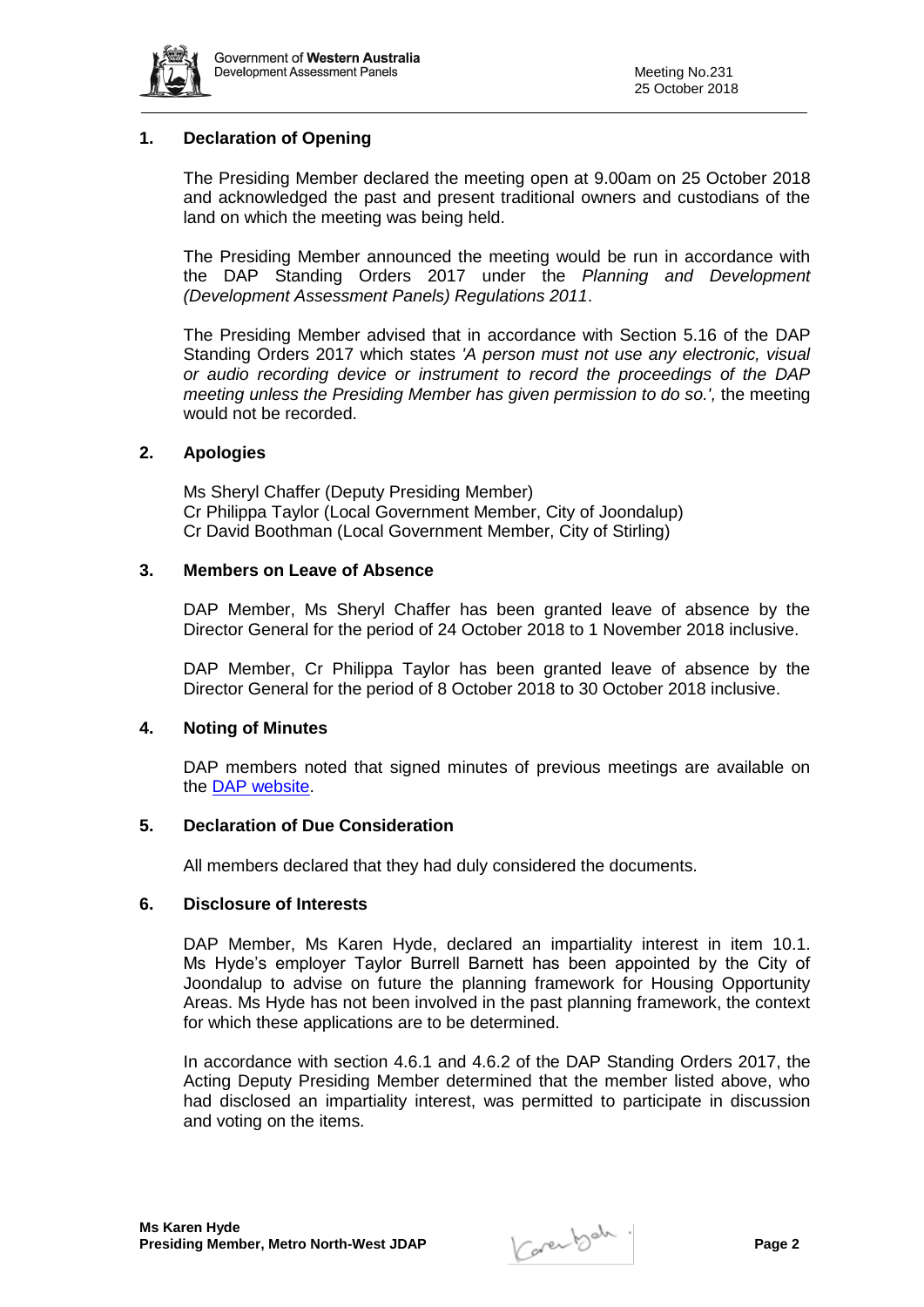

In accordance with section 2.4.10 of the DAP Code of Conduct 2017, DAP Member, Ms Karen Hyde , declared that she participated in a State Administrative Tribunal process in relation to the application at item 10.1. However, under section 2.1.3 of the DAP Code of Conduct 2017, Ms Karen Hyde acknowledged that she is not bound by any confidential discussions that occurred as part of the mediation process and undertakes to exercise independent judgment in relation to any DAP applications before her, which will be considered on its planning merits.

## **7. Deputations and Presentations**

**7.1** Mr Nik Hidding (Peter Webb & Associates) addressed the DAP in support of the application at item 8.1a and 8.1b and responded to questions from the panel.

## *The presentation at item 7.1 was heard prior to the application at item 8.1a and 8.1b.*

- **7.2** Ms Joanna Quan addressed the DAP against the application at item 10.1.
- **7.3** Mr Carlo Famino (CF Town Planning & Development) addressed the DAP in support of the application at item 10.1 and responded to questions from the panel.

## *The presentations at items 7.2 and 7.3 were heard prior to the application at Item 10.1.*

## **8. Form 1 – Responsible Authority Reports – DAP Applications**

**8.1a** Property Location: Lot 100 (345) Scarborough Beach Road Osborne

| :                        | $= 0.100$ (0.0) counterprisement section riced contents |
|--------------------------|---------------------------------------------------------|
|                          | Park and Lot 54 (72) Pollard Street, Glendalough        |
| Development Description: | Proposed Motor Vehicle Sales Dealership                 |
| Applicant:               | Mr Nik Hidding (Peter Webb & Associates)                |
| Owner:                   | Ms Michelle V. Prater (APPL Properties Pty Ltd)         |
| Responsible Authority:   | City of Stirling                                        |
| DAP File No:             | DAP/18/01448                                            |
|                          |                                                         |

## **REPORT RECOMMENDATION**

## **Moved by:** Ms Karen Hyde **Seconded By:** Nil

That the Metro North-West JDAP resolves to:

**Refuse** DAP Application reference DAP/18/01448 and accompanying plans (Attachment 1) in accordance with Clause 68 of the *Planning and Development (Local Planning Schemes) Regulations 2015* and the provisions of the Local Planning Scheme No.3, for the following reasons:

- 1. The proposed form of development and the insufficient mix of land uses proposed will prejudice the development of the site and surrounding area as a planned 'District Centre'.
- 2. The proposed development is inconsistent with Development Control Policy 1.6 Planning to Support Transit Use and Transit as the proposal does not include a mix of uses and activities that will benefit from their proximity and accessibility to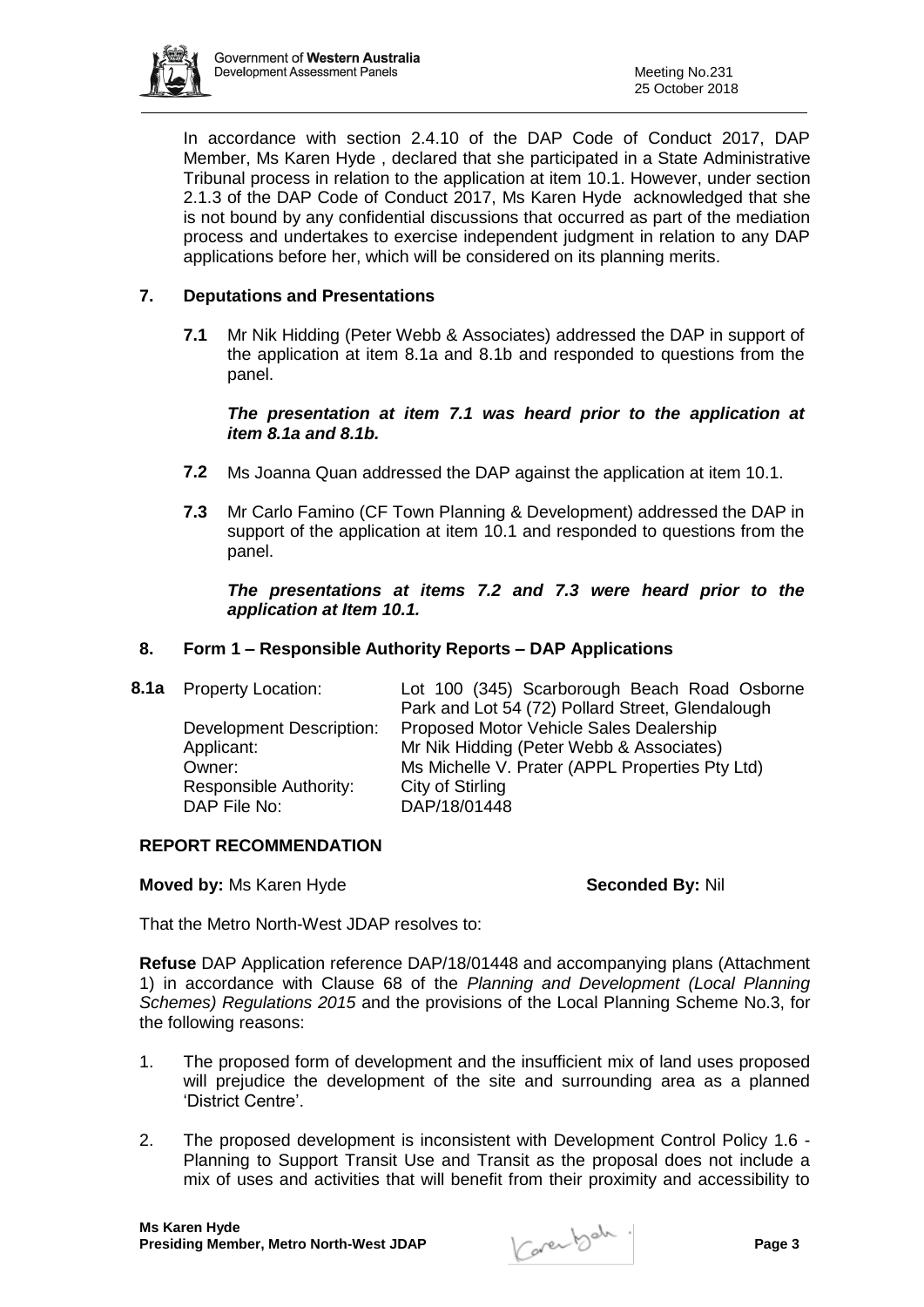

public transport, and which will in turn generate a demand for the use of transit infrastructure and service.

- 3. The proposed development is inconsistent with Development Control Policy 5.1 Regional Roads (Vehicular Access) as the proposal includes vehicular access onto a regional road.
- 4. The application does not satisfy Clause 67 (a) of the *Planning and Development (Local Planning Schemes) Regulations 2015 (Schedule 2 – Deemed Provisions)* with the development being contrary to the objectives of the 'Development' zone as the development does not provide for coordinated development and compromises the future development of the land for purposes and in a manner likely to detract from the amenity and integrity of the area.
- 5. The application does not satisfy Clause 67 (b) of the *Planning and Development (Local Planning Schemes) Regulations 2015 (Schedule 2 – Deemed Provisions)*  with the development being contrary to the development provisions, principles and vision for the Draft Herdsman Glendalough Area Detailed Area Plan.
- 6. The application does not satisfy Clause 67 (c) of the *Planning and Development (Local Planning Schemes) Regulations 2015 (Schedule 2 – Deemed Provisions)*  with the development being contrary to State Planning Policy 4.2 – Activity Centres for Perth and Peel and the identification of the subject site as a 'District Centre'.
- 7. The application does not satisfy Clause 67 (f) of the *Planning and Development (Local Planning Schemes) Regulations 2015 (Schedule 2 – Deemed Provisions)*  with the development being contrary to Development Control Policy 1.6 - Planning to Support Transit Use and Transit Oriented Development (DC 1.6) which aims to promote planning and development outcomes that will support and sustain public transport use.
- 8. The application does not satisfy Clause 67 (h) of the *Planning and Development (Local Planning Schemes) Regulations 2015 (Schedule 2 – Deemed Provisions)*  with the development being contrary to the development provisions, principles and vision for the Draft Herdsman Glendalough Area Detailed Area Plan.
- 9. The proposed development is inconsistent with the objectives of the Herdsman Glendalough Special Control Area as set out in Clause 6.4.1 of Local Planning Scheme No.3.
- 10. The proposed development does not achieve the objectives of the Glendalough Station Special Control Area as set out in Clause 6.4 of the City's Local Planning Scheme No. 3*,* as the development does not '*capitalise on the strategic advantages of the Special Control Area's excellent public transport, accessibility and proximity to the Central Business District'*. The proposed development is an underutilisation of the site, which will compromise the planned development of the area.

## **The Report Recommendation LAPSED for want of a seconder.**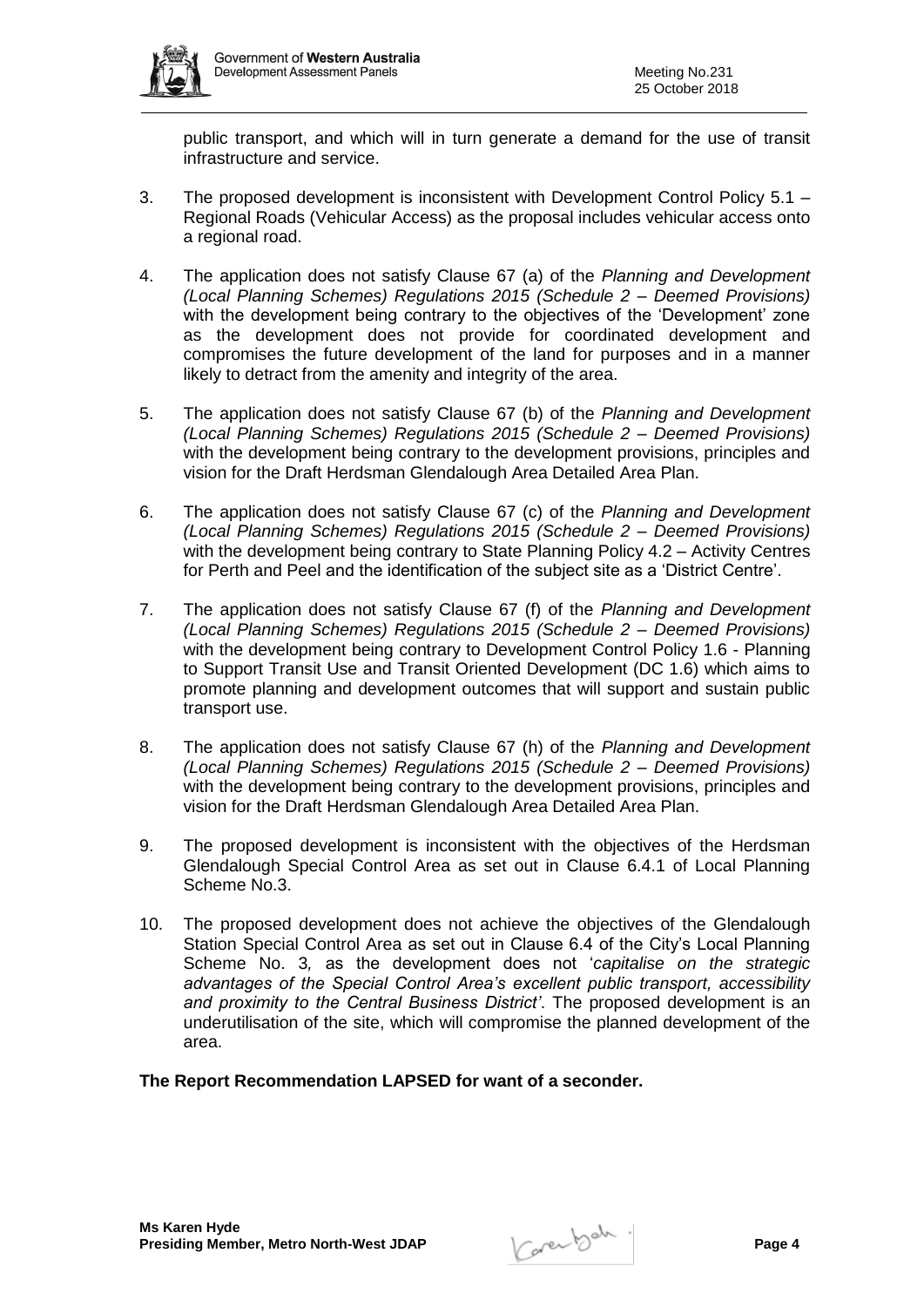

## **ALTERNATE MOTION**

**Moved by:** Cr Giovanni Italiano **Seconded by:** Mr Fred Zuideveld

That the Metro North-West JDAP resolves to:

**Approve** DAP Application reference DAP/18/01448 and accompanying plans (Attachment 1) in accordance with Clause 68 of the *Planning and Development (Local Planning Schemes) Regulations 2015* and the provisions of the City of Stirling Local Planning Scheme No. 3, subject to the following conditions:

- 1. If the development has not substantially commenced by 25 October 2020 this approval shall no longer be valid. Notwithstanding, if a further application is made under regulation 17 of the *Planning and Development (Development Assessment Panels) Regulations 2011*, the responsible authority will assess any new application under the operative planning framework at that point in time.
- 2. The Metropolitan Region Scheme road widening reservation as shown on WAPC Land Requirement Plan Number 1.7546 is to be ceded free of cost to the Crown prior to the commencement of use.
- 3. Access to Scarborough Beach Road is not permitted. All existing crossovers must be removed.
- 4. Prior to the issue of the building permit revised plans of the development must be submitted to the City of Stirling for approval, demonstrating that all vehicular access to the development site is via Pollard and Harborne Street.
- 5. The area of the site located within the Primary Regional Road Reservation and Planning Control Area 127 must not be included in the car parking requirements for this development.
- 6. When the land located within the Primary Regional Road Reserve and Planning Control Area 127 is required for road purposes, all improvements must be removed at the applicant/landowners expense.
- 7. No earth works shall encroach onto the Primary Regional Road Reserve.
- 8. No stormwater drainage is to be discharged onto the Primary Regional Road Reserve.
- 9. No waste collection is permitted from the Primary Regional Road Reserve.
- 10. The construction of future embayed street parking along Scarborough Beach Road does not form part of this approval. Any parking within this road reserve shall require the separate approval of the City of Stirling and/or Department of Planning.
- 11. A revised Traffic Impact Assessment is to be provided and approved by the City of Stirling prior to submission of a building permit and is to address the following:
	- a) New manual turning counts are to be undertaken for the intersection of Scarborough Beach Road and Harborne Street (slip).
	- b) Current traffic volume counts are to be provided through updated Main Roads WA's counts or through SCATS.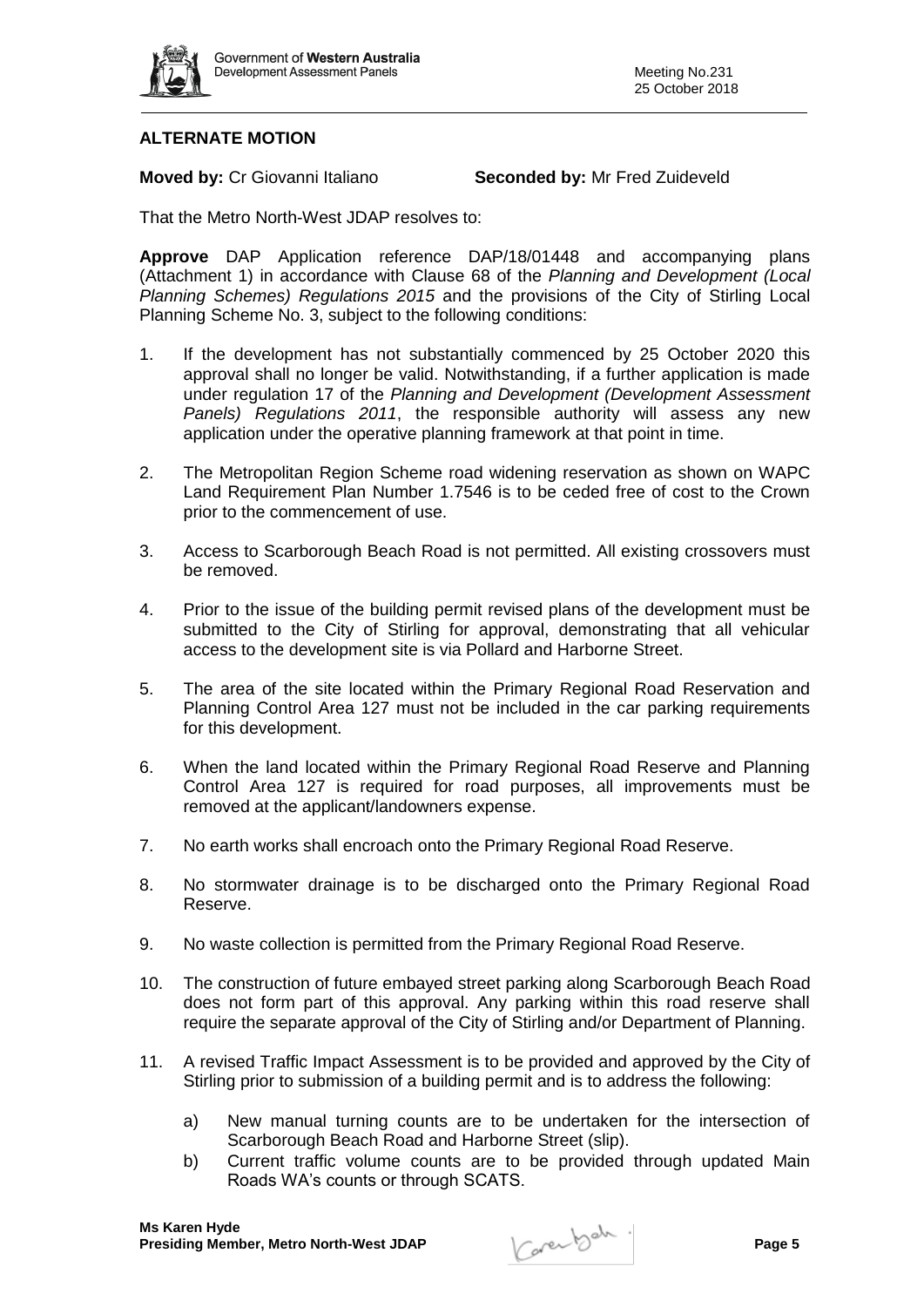

- c) SIDRA analysis for the AM peak is to be provided.
- d) The SIDRA analysis is to analyse the intersection of Scarborough Beach Road and Harborne Street (slip) as a Network site together with the intersections of SBR/Frobisher/Harborne and SBR/Train Station Access with appropriately modelled and calibrated queuing lengths that impact access in and out of this slip road.
- e) The impact is to be assessed for 10 years after full opening of the development.
- f) Clarification is required whether the existing and future generation relates only to Lot 100 or also to Lot 54. The report is to clearly outline the current land use (as well as future land uses) of the properties covered by this development.
- g) The report is to provide information about commercial vehicle movements (in particular the movements of car delivery trucks) to and through the development.
- 12. All roadworks required as part of the development are to be completed to the satisfaction of the City of Stirling, prior to commencement of the use of the development.
- 13. No goods or service delivery or sanitation pickup is permitted from the Scarborough Beach Road frontage.
- 14. A Site Management Plan is to be submitted to the satisfaction of the City of Stirling prior to the commencement of any works. The Site Management Plan shall address dust, noise, waste management, parking, storage of materials, traffic and site safety/security. The Site Management Plan as approved by the City of Stirling shall be complied with for the duration of the construction of the development.
- 15. A Noise Management Plan be prepared and its recommendations implemented in the works. The Noise Management Plan shall be submitted to and approved in writing by the City of Stirling prior to commencement of works. The Noise Management Plan shall address all functions of this facility including deliveries, mechanical services and all other activities.
- 16. A Stormwater Management Plan to the satisfaction of the City shall be submitted prior to commencement of works and shall indicate all stormwater collected and contained on site.
- 17. All vehicle parking facilities and manoeuvring areas shall comply with AS/NZS 2890.1, AS 2890.2 and AS/NZS 2890.6.
- 18. All off street parking shall be available onsite during business hours for all customers and staff to the satisfaction of the City of Stirling.
- 19. No goods or materials shall be stored either temporarily or permanently in the parking or landscape areas or within access driveways. All goods and materials are to be stored within the buildings or storage yards where provided.
- 20. Vehicular parking, manoeuvring and circulation areas indicated on the approved plans shall be sealed and drained to the satisfaction of the City of Stirling and the parking spaces being marked out and maintained in good repair.
- 21. All redundant vehicle crossovers shall be removed and the verge, landscaping, footpaths and kerbing reinstated to the satisfaction of the City of Stirling.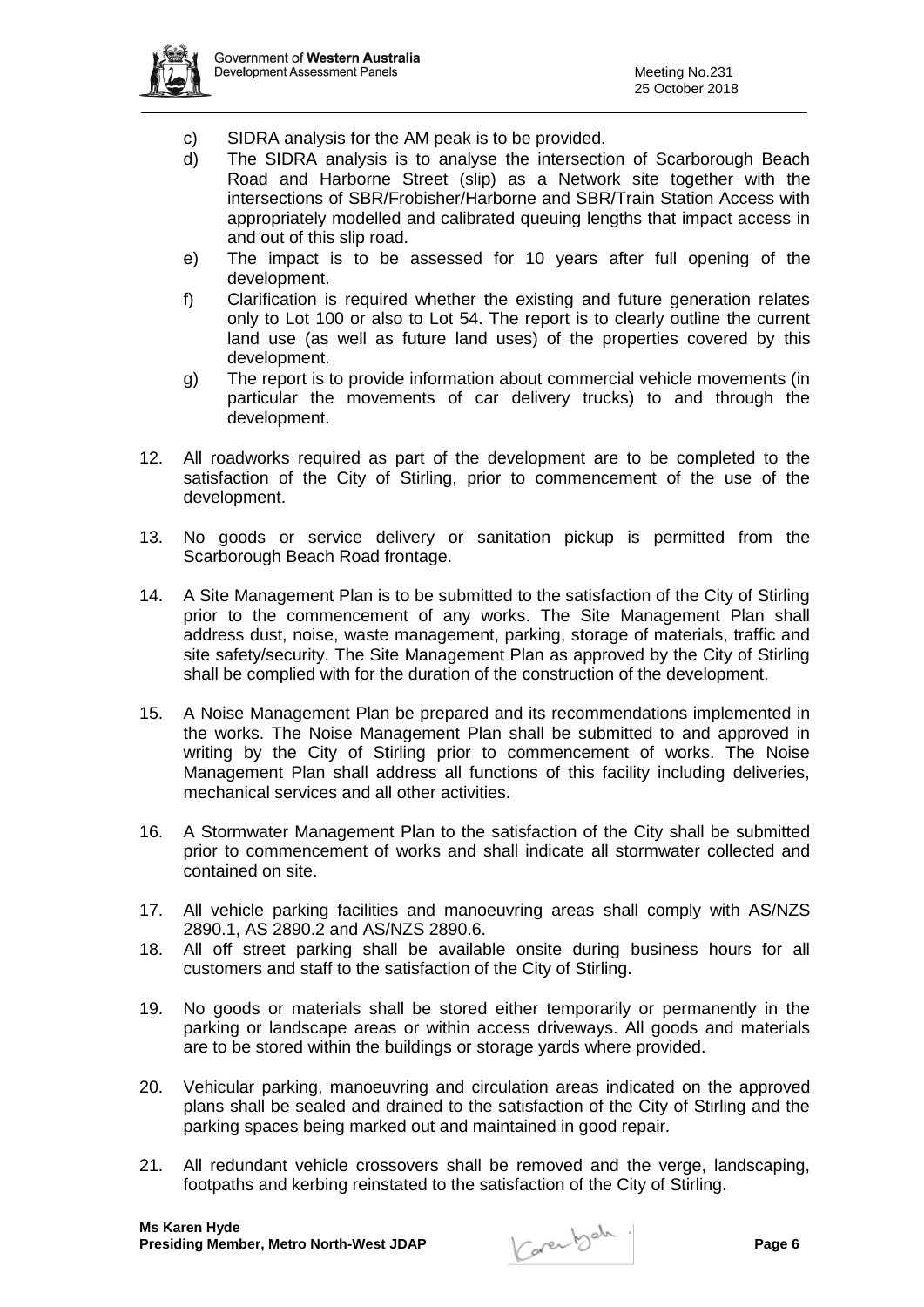

- 22. All proposed crossovers to the development shall be designed and constructed in accordance with the City of Stirling's Crossover Policy to the satisfaction of the City of Stirling.
- 23. Glazed areas on the external walls are not to be painted or obscured so as to obstruct views between the exterior and/or interior.
- 24. All signage shown on the submitted plans does not form of this approval.
- 25. Any on site floodlights not being positioned or operated in such a manner as to cause annoyance or nuisance to surrounding uses and passing traffic.
- 26. Unless otherwise specified all costs of and incidental to the satisfaction of these conditions must be paid by the owner including, without limitation, the City of Stirling's legal costs and all registration fees and stamp duty (if any).

#### **Advice Notes**

- a) The applicant is advised that any conditions requiring changes to the built form are to be satisfied prior to the issue of a building permit. Where the changes have further planning implications, a Form 2 application for the further determination in relation to the amended plans will be required.
- b) A bond is to be paid for all construction works within the road reserve, prior to any works commencing. The bond will be determined by the City of Stirling and will be based on the approved engineering construction plans. The bond will be returned once all works within the road reserve have been completed in accordance with the approved construction plans and to the satisfaction of the City of Stirling.
- c) Payment to the City of Stirling of an inspection fee equivalent to  $1\frac{1}{2}\%$  of the tendered cost of construction works within the road reserve.
- d) Payment to the City of Stirling of a 12 months defects liability period retention bond of 5% of the tendered cost of construction works within the road reserve.

#### **AMENDING MOTION 1**

**Moved by:** Mr Vernon Butterly **Seconded by:** Cr Giovanni Italiano

That new condition 27 be added to read as follows:

*27. That lots 100 and 54 be amalgamated and a new title issued prior to occupancy certification.* 

**REASON:** To ensure that the development is comprehensively planned and enables rights of access and development across both titles as required.

#### **The Amending Motion was put and CARRIED (3/1).**

For: Ms Karen Hyde Mr Vernon Butterly Cr Giovanni Italiano

Against: Mr Fred Zuideveld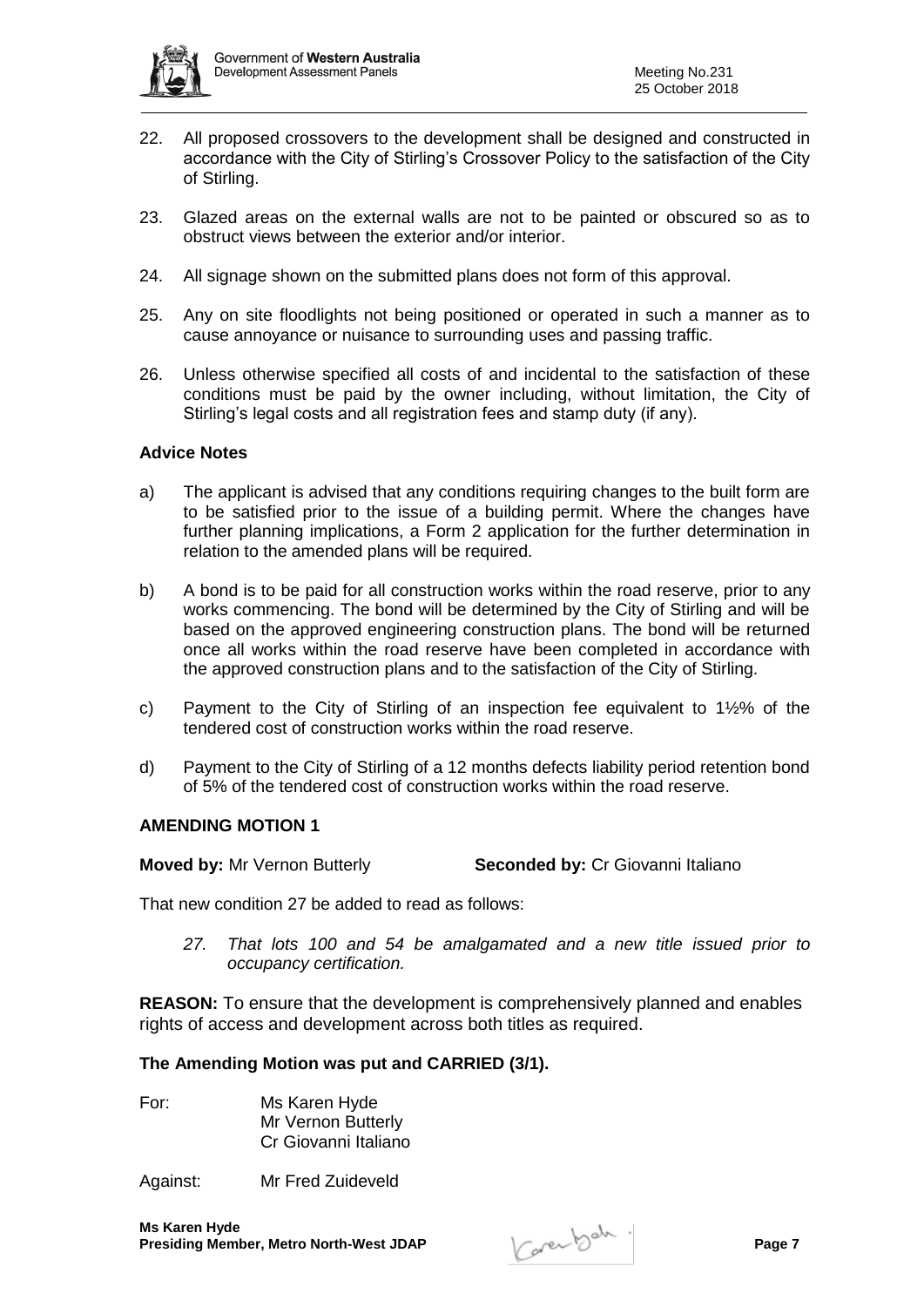

## **AMENDING MOTION 2**

**Moved by:** Mr Fred Zuideveld **Seconded by:** Mr Vernon Butterly

That new condition 28 be added to read as follows:

*28. That vehicle access to the PTA interchange is not permitted.* 

**REASON:** In accordance with advice received from the PTA regarding the plans associated with this approval.

## **The Amending Motion was put and CARRIED UNANIMOUSLY.**

### **ALTERNATE MOTION (AS AMENDED)**

That the Metro North-West JDAP resolves to:

**Approve** DAP Application reference DAP/18/01448 and accompanying plans (Attachment 1) in accordance with Clause 68 of the *Planning and Development (Local Planning Schemes) Regulations 2015* and the provisions of the City of Stirling Local Planning Scheme No. 3, subject to the following conditions:

- 1. If the development has not substantially commenced by 25 October 2020 this approval shall no longer be valid. Notwithstanding, if a further application is made under regulation 17 of the *Planning and Development (Development Assessment Panels) Regulations 2011*, the responsible authority will assess any new application under the operative planning framework at that point in time.
- 2. The Metropolitan Region Scheme road widening reservation as shown on WAPC Land Requirement Plan Number 1.7546 is to be ceded free of cost to the Crown prior to the commencement of use.
- 3. Access to Scarborough Beach Road is not permitted. All existing crossovers must be removed.
- 4. Prior to the issue of the building permit revised plans of the development must be submitted to the City of Stirling for approval, demonstrating that all vehicular access to the development site is via Pollard and Harborne Street.
- 5. The area of the site located within the Primary Regional Road Reservation and Planning Control Area 127 must not be included in the car parking requirements for this development.
- 6. When the land located within the Primary Regional Road Reserve and Planning Control Area 127 is required for road purposes, all improvements must be removed at the applicant/landowners expense.
- 7. No earth works shall encroach onto the Primary Regional Road Reserve.
- 8. No stormwater drainage is to be discharged onto the Primary Regional Road Reserve.
- 9. No waste collection is permitted from the Primary Regional Road Reserve.

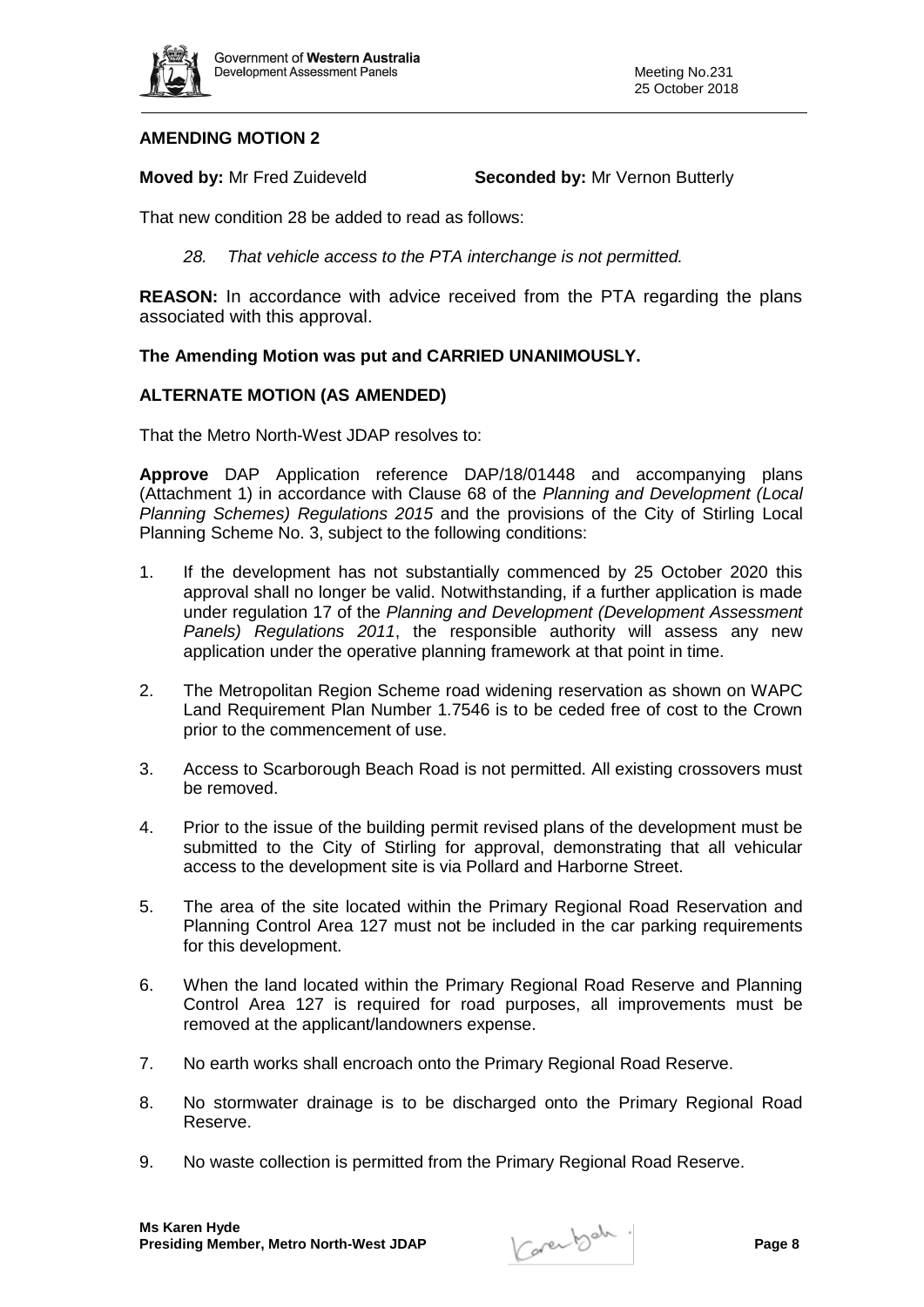

- 10. The construction of future embayed street parking along Scarborough Beach Road does not form part of this approval. Any parking within this road reserve shall require the separate approval of the City of Stirling and/or Department of Planning.
- 11. A revised Traffic Impact Assessment is to be provided and approved by the City of Stirling prior to submission of a building permit and is to address the following:
	- a) New manual turning counts are to be undertaken for the intersection of Scarborough Beach Road and Harborne Street (slip).
	- b) Current traffic volume counts are to be provided through updated Main Roads WA's counts or through SCATS.
	- c) SIDRA analysis for the AM peak is to be provided.
	- d) The SIDRA analysis is to analyse the intersection of Scarborough Beach Road and Harborne Street (slip) as a Network site together with the intersections of SBR/Frobisher/Harborne and SBR/Train Station Access with appropriately modelled and calibrated queuing lengths that impact access in and out of this slip road.
	- e) The impact is to be assessed for 10 years after full opening of the development.
	- f) Clarification is required whether the existing and future generation relates only to Lot 100 or also to Lot 54. The report is to clearly outline the current land use (as well as future land uses) of the properties covered by this development.
	- g) The report is to provide information about commercial vehicle movements (in particular the movements of car delivery trucks) to and through the development.
- 12. All roadworks required as part of the development are to be completed to the satisfaction of the City of Stirling, prior to commencement of the use of the development.
- 13. No goods or service delivery or sanitation pickup is permitted from the Scarborough Beach Road frontage.
- 14. A Site Management Plan is to be submitted to the satisfaction of the City of Stirling prior to the commencement of any works. The Site Management Plan shall address dust, noise, waste management, parking, storage of materials, traffic and site safety/security. The Site Management Plan as approved by the City of Stirling shall be complied with for the duration of the construction of the development.
- 15. A Noise Management Plan be prepared and its recommendations implemented in the works. The Noise Management Plan shall be submitted to and approved in writing by the City of Stirling prior to commencement of works. The Noise Management Plan shall address all functions of this facility including deliveries, mechanical services and all other activities.
- 16. A Stormwater Management Plan to the satisfaction of the City shall be submitted prior to commencement of works and shall indicate all stormwater collected and contained on site.
- 17. All vehicle parking facilities and manoeuvring areas shall comply with AS/NZS 2890.1, AS 2890.2 and AS/NZS 2890.6.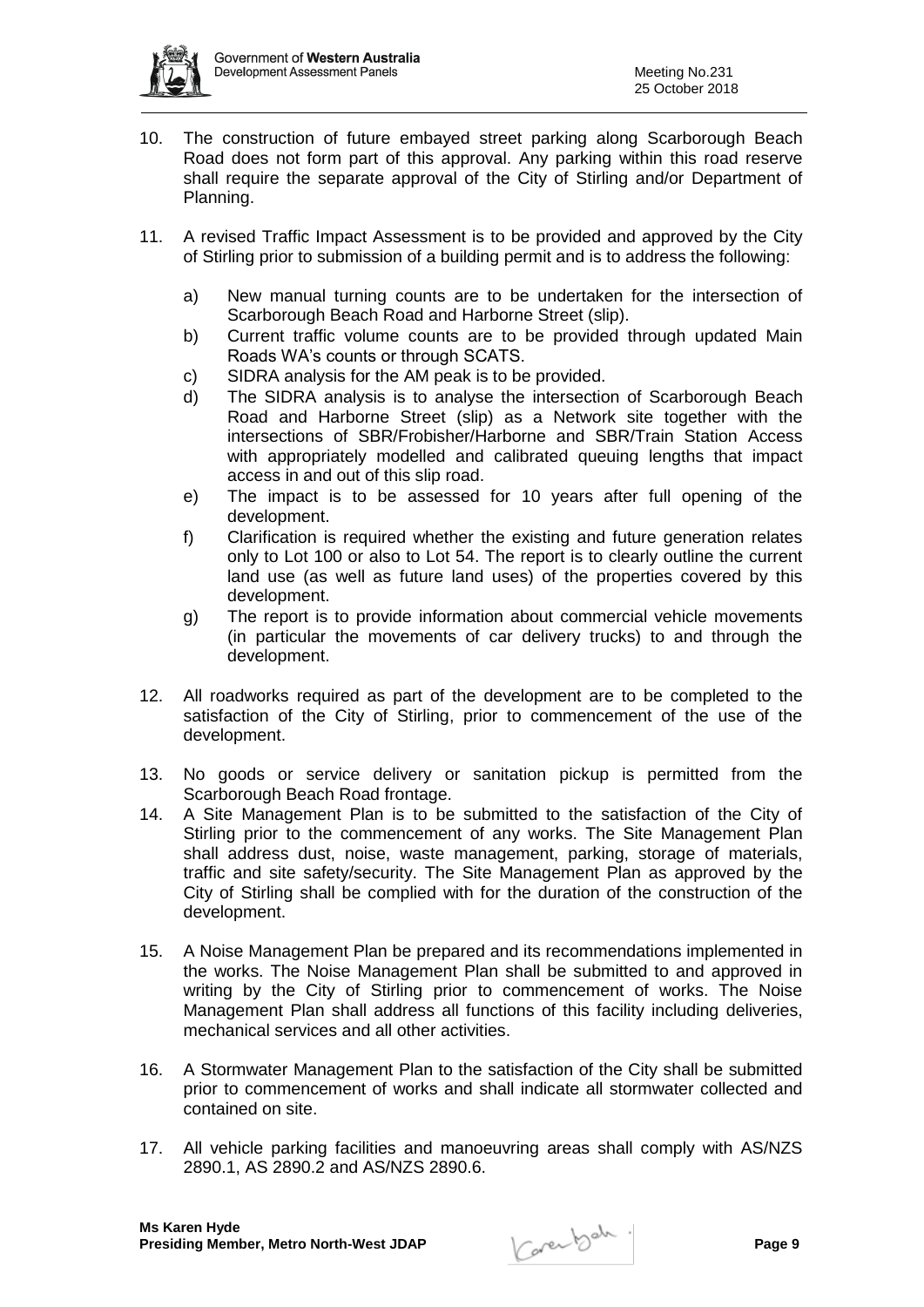

- 18. All off street parking shall be available onsite during business hours for all customers and staff to the satisfaction of the City of Stirling.
- 19. No goods or materials shall be stored either temporarily or permanently in the parking or landscape areas or within access driveways. All goods and materials are to be stored within the buildings or storage yards where provided.
- 20. Vehicular parking, manoeuvring and circulation areas indicated on the approved plans shall be sealed and drained to the satisfaction of the City of Stirling and the parking spaces being marked out and maintained in good repair.
- 21. All redundant vehicle crossovers shall be removed and the verge, landscaping, footpaths and kerbing reinstated to the satisfaction of the City of Stirling.
- 22. All proposed crossovers to the development shall be designed and constructed in accordance with the City of Stirling's Crossover Policy to the satisfaction of the City of Stirling.
- 23. Glazed areas on the external walls are not to be painted or obscured so as to obstruct views between the exterior and/or interior.
- 24. All signage shown on the submitted plans does not form of this approval.
- 25. Any on site floodlights not being positioned or operated in such a manner as to cause annoyance or nuisance to surrounding uses and passing traffic.
- 26. Unless otherwise specified all costs of and incidental to the satisfaction of these conditions must be paid by the owner including, without limitation, the City of Stirling's legal costs and all registration fees and stamp duty (if any).
- 27. That lots 100 and 54 be amalgamated and a new title issued prior to occupancy certification.
- 28. That vehicle access to the PTA interchange is not permitted.

#### **Advice Notes**

- a) The applicant is advised that any conditions requiring changes to the built form are to be satisfied prior to the issue of a building permit. Where the changes have further planning implications, a Form 2 application for the further determination in relation to the amended plans will be required.
- b) A bond is to be paid for all construction works within the road reserve, prior to any works commencing. The bond will be determined by the City of Stirling and will be based on the approved engineering construction plans. The bond will be returned once all works within the road reserve have been completed in accordance with the approved construction plans and to the satisfaction of the City of Stirling.
- c) Payment to the City of Stirling of an inspection fee equivalent to  $1\frac{1}{2}\%$  of the tendered cost of construction works within the road reserve.
- d) Payment to the City of Stirling of a 12 months defects liability period retention bond of 5% of the tendered cost of construction works within the road reserve.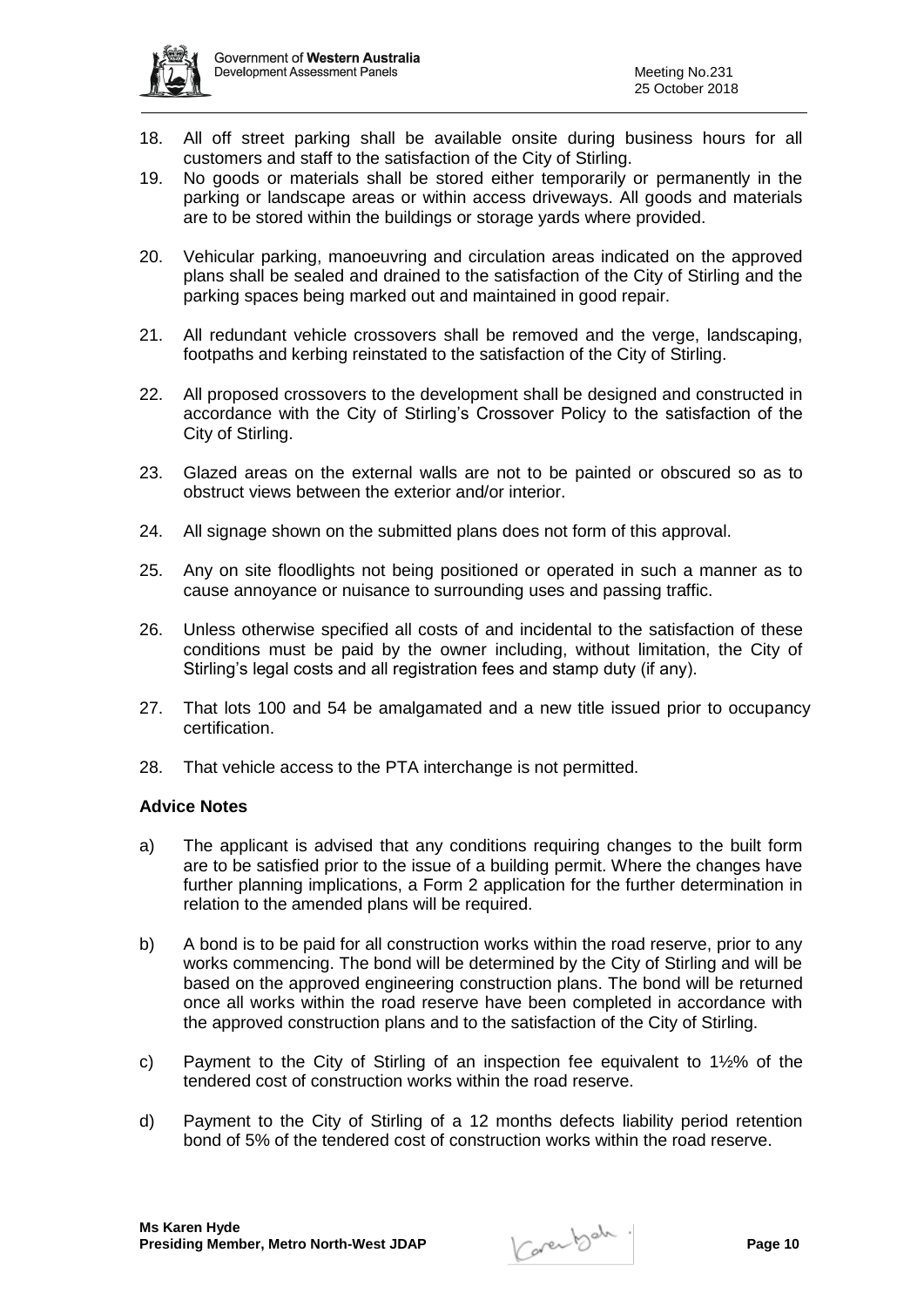

**REASON:** Panel members who voted for the motion noted that the Structure Plan was in draft format and a due regard document and applied limited weight to it. The land uses proposed were discretionary in the structure plan. They also felt that the development site as proposed could be redeveloped or intensified at some time in the future with the type of development envisaged by the draft structure plan. Matters requiring revised plans were conditioned in the approval.

## **The Alternate Motion (as amended) was put and CARRIED (3/1).**

For: Mr Vernon Butterly Mr Fred Zuideveld Cr Giovanni Italiano

Against: Ms Karen Hyde

**8.1b** Property Location: Lot 100 (345) Scarborough Beach Road Osborne

| Park and Lot 54 (72) Pollard Street, Glendalough |
|--------------------------------------------------|
| Proposed Motor Vehicle Sales Dealership          |
| Mr Nik Hidding (Peter Webb & Associates)         |
| Ms Michelle V. Prater (APPL Properties Pty Ltd)  |
| Western Australian Planning Commission           |
| DAP/18/01448                                     |
|                                                  |

## **REPORT RECOMMENDATION**

**Moved by:** Ms Karen Hyde **Seconded by:** Nil

That the Metro North-West JDAP resolves to:

**Refuse** DAP Application reference DAP/18/01448 and accompanying plans date stamped 15 August 2018 in accordance with Clause 30(1) of the Metropolitan Region Scheme for the following reasons:

## **Refusal reasons**

- 1. The proposal is contrary to the purpose of clause 32 resolution 2015/01, as it is inconsistent with transit oriented development principles and provides no ability for adaptive re-use of the site in the future.
- 2. The application does not comply with *Development Control Policy 1.6 – Planning to Support Transit Use and Transit Oriented Development*, as the proposed development would prejudice the delivery of a transit oriented development surrounding Glendalough Train Station.

## **The Report Recommendation LAPSED for want of a seconder.**

## **ALTERNATE MOTION**

**Moved by:** Cr Giovanni Italiano **Seconded by:** Mr Vernon Butterly

That the Metro North-West JDAP resolves to:

**Approve** DAP application reference DAP/18/01448 and accompanying plans date stamped 15 August 2018 by the Department of Planning, Lands and Heritage, in

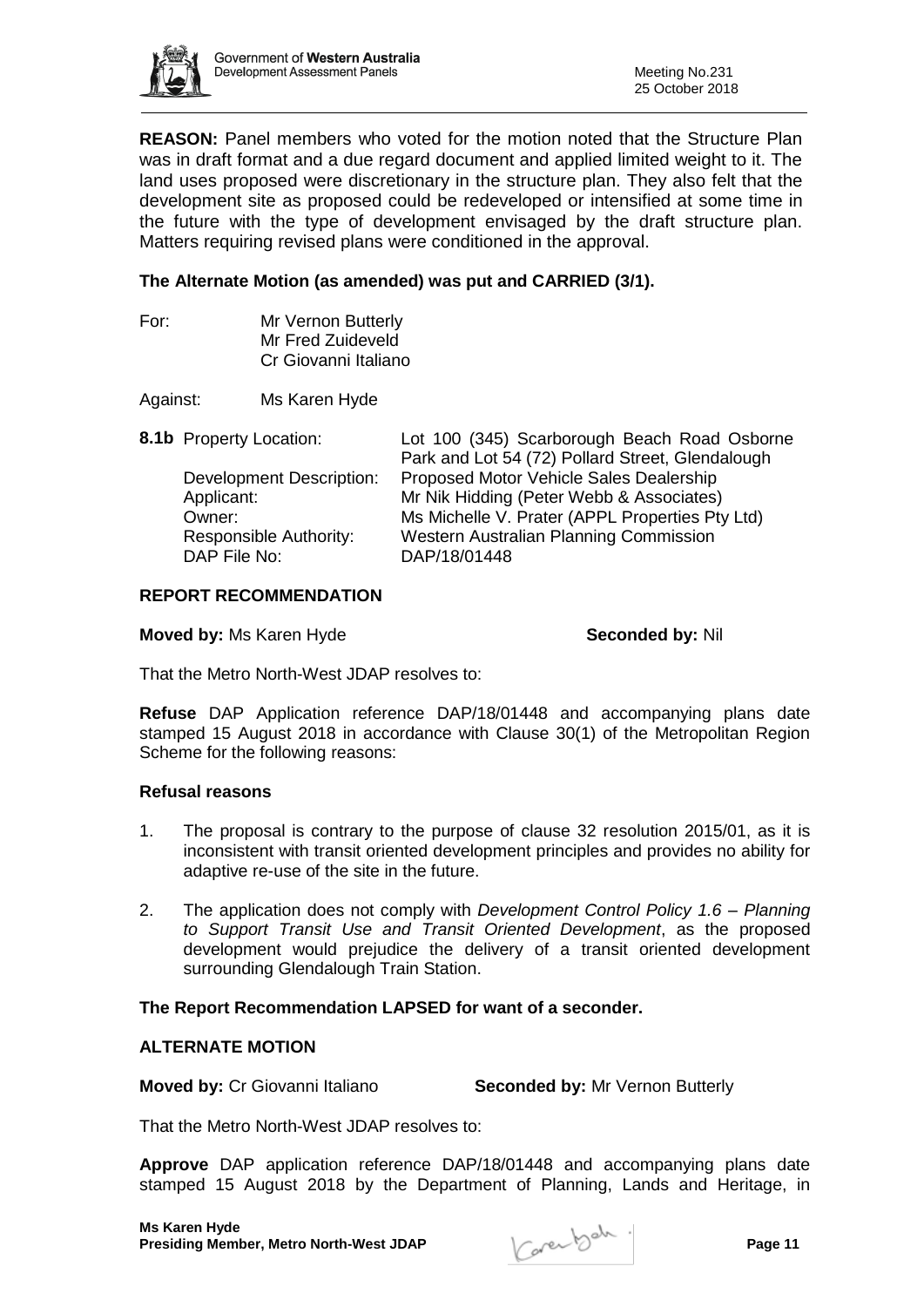

accordance with Clause 30(1) of the Metropolitan Region Scheme, subject to the following conditions:

- 1. This decision constitutes development approval only and is valid for a period of two (2) years from the date of approval. If the subject development is not substantially commenced within the two (2) year period, the approval shall lapse and be of no further effect.
- 2. The development located within Planning Control Area 127 as shown on Western Australian Planning Commission Plan Number 1.7547 is not approved as part of this application.
- 3. Prior to the commencement of development, amended plans are to be provided to remove access onto Scarborough Beach Road and the Glendalough Bus Interchange, to the specification of the local government and to the satisfaction of the Western Australian Planning Commission.

## **Advice Notes**

- 1. In relation to Condition 2 above, the applicant is advised that separate approval is required from the Western Australian Planning Commission under section 115 of the *Planning and Development Act 2005* for works within a Planning Control Area.
- 2. The Department of Water and Environmental Regulation (DWER) advises that given underground storage tanks were historically present beneath the site and may have resulted in the presence of hydrocarbon-impacted soils, a site-specific health and safety plan should be developed and implemented to address to risks to the health of any workers undertaking intrusive works in the event that impacted soils are encountered. Additionally, if impacted soil or groundwater is encountered, the site is required to be reported to DWER as per reporting obligations under section 11 of the *Contaminated Sites Act 2003*.
- 3. The use of the land within the Primary Regional Road Reserve and Planning Control Area 127 (reserved for road widening) in the applicant's ownership is considered temporary until such time as the land is required. Any improvements made to it or loss of amenity will not be taken into consideration in determining any land acquisition cost or compensation which may be payable by the Western Australian Planning Commission at such time as land is required for the widening of Scarborough Beach Road. In addition, all improvements must be removed at the applicant/landowners expense.
- 4. Main Roads Western Australia advises the landowner/applicant with regard to the following:
	- i) no earthworks are to encroach onto the road reserve;
	- ii) no stormwater drainage is to be discharged onto the road reserve; and
	- iii) the landowner/applicant shall make good any damage to the existing verge vegetation within the road reserve.

**REASON:** Panel members who voted for the motion felt that the development site as proposed could be redeveloped or intensified at some time in the future with the type of development envisaged by the state planning framework. Matters requiring revised plans were conditioned in the approval.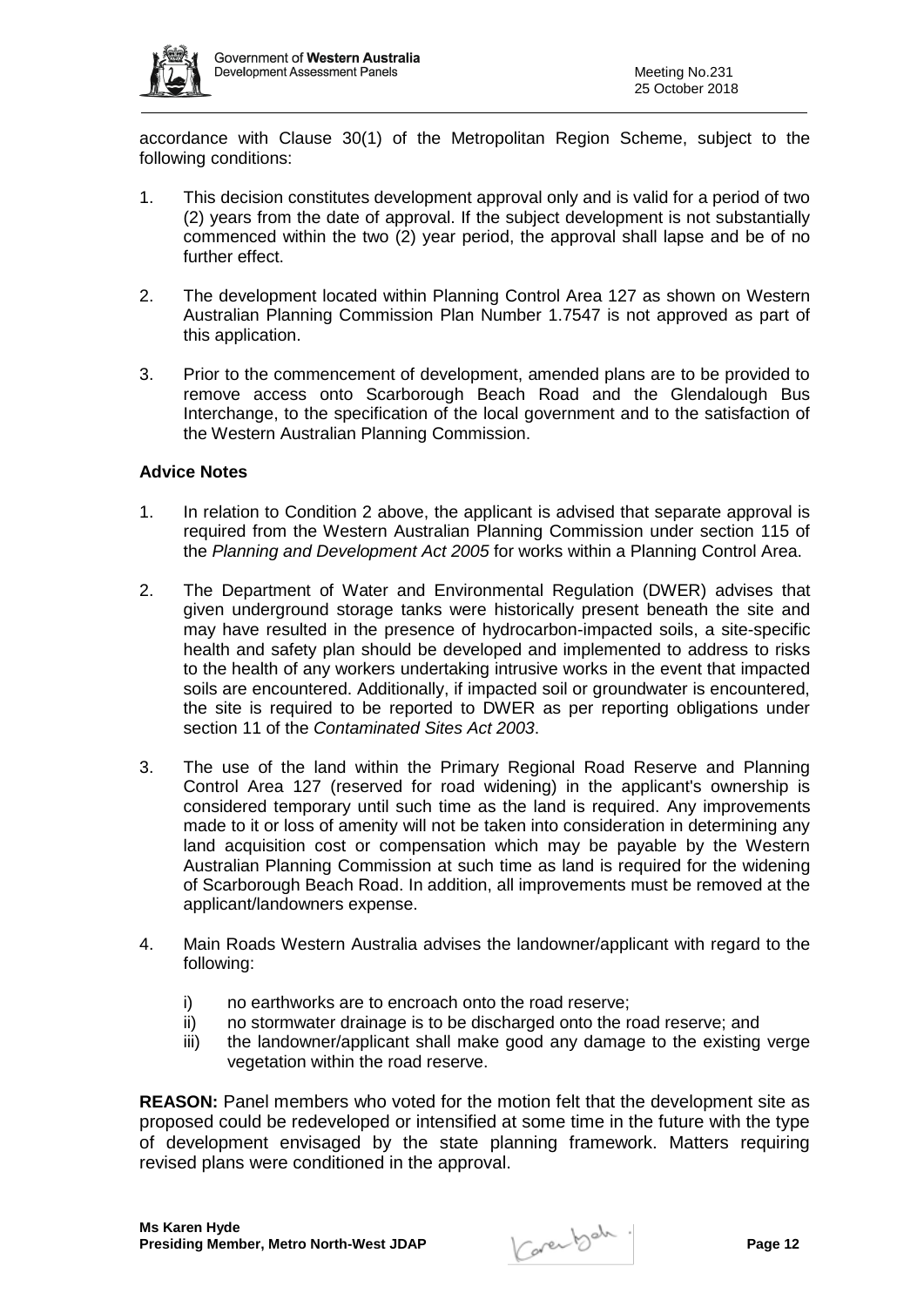

## **The Alternate Motion was put and CARRIED 3/1.**

For: Mr Vernon Butterly Mr Fred Zuideveld Cr Giovanni Italiano

Against: Ms Karen Hyde

*Cr Giovanni Italiano left the panel at 9.39pm. Cr Sophie Dwyer and Cr Christine Hamilton-Prime joined the panel at 9.39pm.*

### **9. Form 2 – Responsible Authority Reports – Amending or cancelling DAP development approval**

Nil

#### **10. Appeals to the State Administrative Tribunal**

| <b>10.1</b> Property Location:                                                                    | Lots 348 and 347 (50 and 52) Littorina Avenue,<br>Heathridge                                                                                                              |
|---------------------------------------------------------------------------------------------------|---------------------------------------------------------------------------------------------------------------------------------------------------------------------------|
| <b>Development Description:</b><br>Applicant:<br>Owner:<br>Responsible Authority:<br>DAP File No: | Construction of fourteen (14) multiple dwellings<br>Mr Michael Ruggiero (Individual Developments)<br>Mr Harley William Francis Burke<br>City of Joondalup<br>DAP/18/01377 |

#### **REPORT RECOMMENDATION**

**Moved by:** Cr Christine Hamilton-Prime **Seconded by:** Cr Sophie Dwyer

That the Metro North-West Joint Development Assessment Panel, pursuant to section 31 of the *State Administrative Tribunal Act 2004* in respect of SAT application DR 183 of 2018, resolves to:

- 1. **Reconsider** its decision dated 25 June 2018 and **approve** DAP Application reference DAP/18/01377 and revised development plans in Attachment 3 in accordance with Clause 68 of the *Planning and Development (Local Planning Schemes) Regulations 2015*, Metropolitan Region Scheme and the provisions of the City of Joondalup's Local Planning Scheme No. 3, subject to the following conditions:
	- 1.1 This decision constitutes planning approval only and is valid for a period of two years from the date of approval. If the subject development is not substantially commenced within the two year period, the approval shall lapse and be of no further effect.
	- 1.2 This approval relates to the 12 multiple dwellings and associated works only, as indicated on the approved plans. It does not relate to any other development on the lot;
	- 1.3 A notification, pursuant to section 70A of the Transfer of Land Act 1893, shall be placed on the certificate of title for the subject lot. The notification shall be at the owner/applicants' expense and lodged with the Registrar of Titles for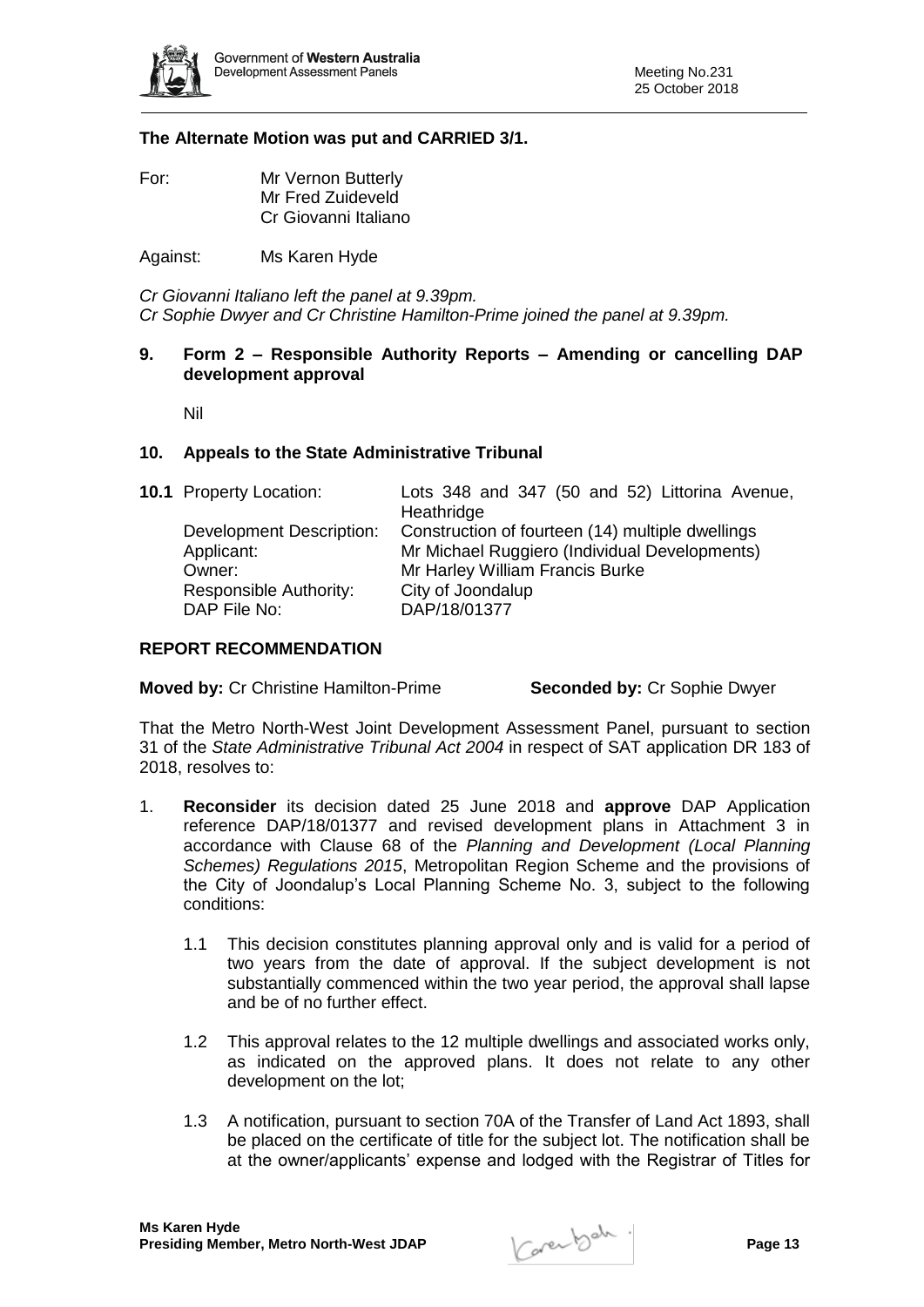

endorsement on the certificate of title, prior to the commencement of development. The notification is to state as follows:

*'This land is within a bushfire prone area as designated by an Order made by the Fire and Emergency Services Commissioner'.*

- 1.4 The lots included within the application site shall be granted approval for amalgamation prior to commencement of development and amalgamation concluded prior to occupancy certification;
- 1.5 All stormwater shall be collected on-site and disposed of in a manner acceptable to the City;
- 1.6 The external surface of the development, including roofing, shall be finished in materials and colours that have low reflective characteristics, to the satisfaction of the City. The external surfaces shall be treated to the satisfaction of the City if it is determined by the City that glare from the completed development has a significant adverse effect on the amenity of adjoining or nearby neighbours;
- 1.7 All development shall be contained within the property boundaries;
- 1.8 A full schedule of colours and materials for all exterior parts to the building is to be submitted and approved prior to the commencement of development. Development shall be in accordance with the approved schedule and all external materials and finishes shall be maintained to a high standard, including being free of vandalism, to the satisfaction of the City;
- 1.9 A Refuse Management Plan indicating the method of rubbish collection is to be submitted prior to the commencement of development, and approved by the City prior to the development first being occupied;
- 1.10 A Construction Management Plan being submitted and approved prior to the commencement of development. The management plan shall detail how it is proposed to manage:
	- all forward works for the site;
	- the delivery of materials and equipment to the site;
	- the storage of materials and equipment on the site;
	- the parking arrangements for the contractors and subcontractors;
	- the management of dust during the construction process;
	- other matters likely to impact on the surrounding properties;

and works shall be undertaken in accordance with the approved Construction Management Plan;

- 1.11 Any bicycle parking facilities provided should be designed in accordance with the Australian Standard for Off-street Car parking – Bicycles (AS2890.3- 1993). If the development is to include bicycle parking, details of bicycle parking area(s) shall be provided to, and approved by the City prior to the commencement of construction;
- 1.12 Lighting shall be installed along all driveways and pedestrian pathways and in all common service areas prior to the development first being occupied, to the satisfaction of the City. A lighting plan shall be submitted to the City for approval prior to the commencement of construction;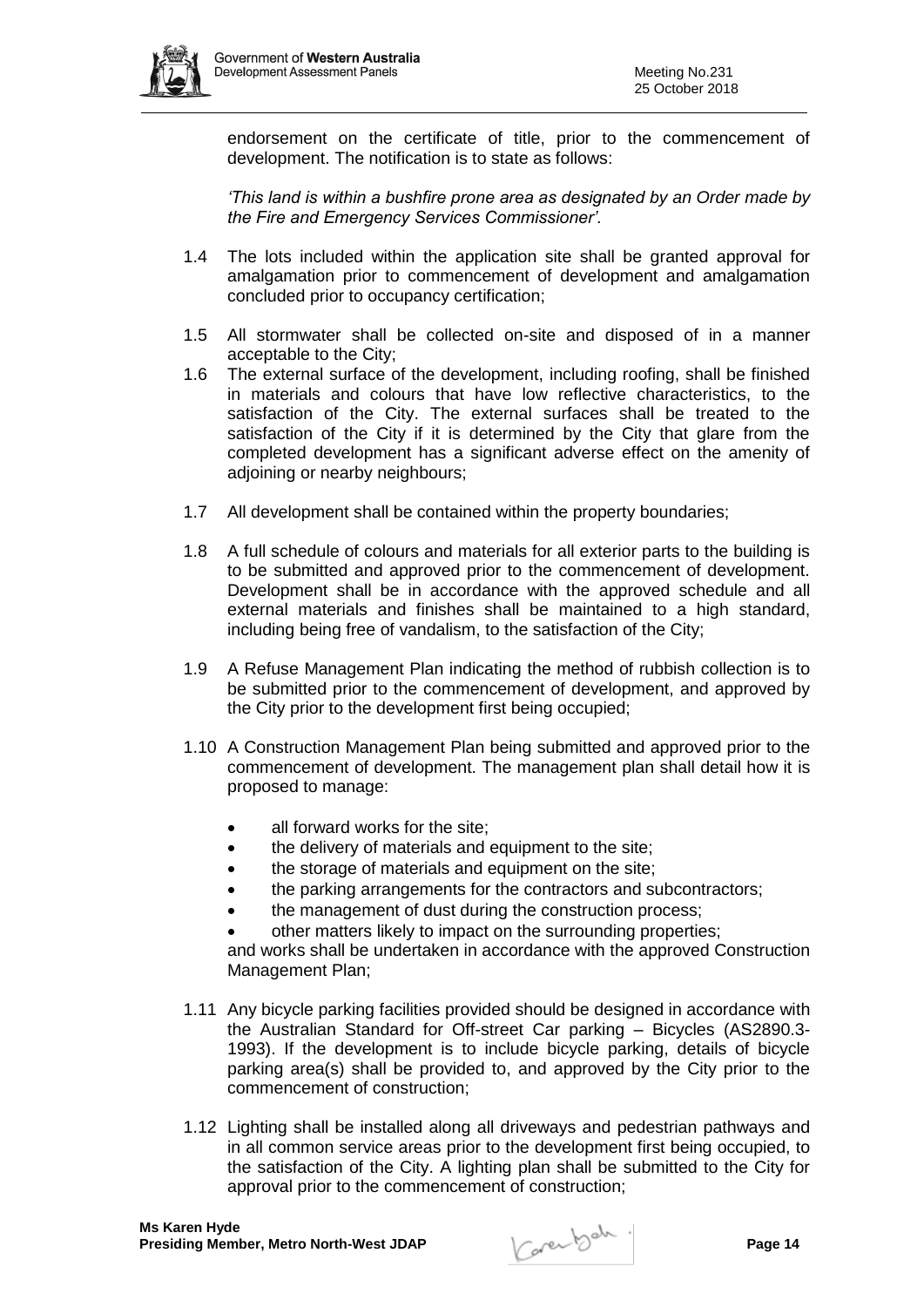

- 1.13 Detailed landscaping plans shall be submitted to the City for approval prior to the commencement of development. These landscaping plans are to address the deemed-to-comply requirement and design principles of clause 6.3.2 of the Residential Design Codes, and indicate the proposed landscaping treatment(s) of the subject site and the adjoining road verge(s), and shall:
	- Be drawn at an appropriate scale of either 1:100, 1:200 or 1:500;
	- Provide all details relating to paving, treatment of verges and tree planting in the car park;
	- Show spot levels and/or contours of the site;
	- Indicate any natural vegetation to be retained and the proposed manner in which this will be managed;
	- Be based on water sensitive urban design principles to the satisfaction of the City;
	- Be based on Designing out Crime principles to the satisfaction of the City; and
	- Show all irrigation design details.
- 1.14 Landscaping and reticulation shall be established in accordance with the approved landscaping plans, Australian Standards and best trade practice prior to the development first being occupied and thereafter maintained to the satisfaction of the City;
- 1.15 Prior to occupation of the dwellings, each dwelling shall be provided with an adequate area for clothes drying facilities that is screened from view from the street(s) to the satisfaction of the City;
- 1.16 Any roof mounted or freestanding plant or equipment such as air conditioning units, satellite dishes or radio masts to be located and screened so as not to be visible from beyond the boundaries of the development site, prior to the occupation of the building(s) to the satisfaction of the City;
- 1.17 Boundary walls and retaining walls shall be of a clean finish and made good to the satisfaction of the City;
- 1.18 A total of six visitor car parking bays shall be provided on-site as depicted on the approved plans, and shall be formally set-aside and adequately marked for "visitors only";
- 1.19 The verge adjacent to the lot(s) shall be landscaped to the specifications and satisfaction of the City, and shall include one street tree for every 10 metres of frontage where a lot abuts a primary or secondary street;
- 1.20 Screening shall be erected as depicted on the approved plans. Screening shall be a minimum height of 1.6 metres above the approved finished floor level and comply with the definition of screening under the Residential Design Codes. All screening shall be at least 75 percent obscure, permanently fixed, made of durable material, and restrict view in the direction of overlooking into any adjoining property. All screening shall be installed to the satisfaction of the City prior to occupation of the development;
- 1.21 The driveway and crossover are to be designed and constructed to the satisfaction of the City prior to occupation of the dwelling;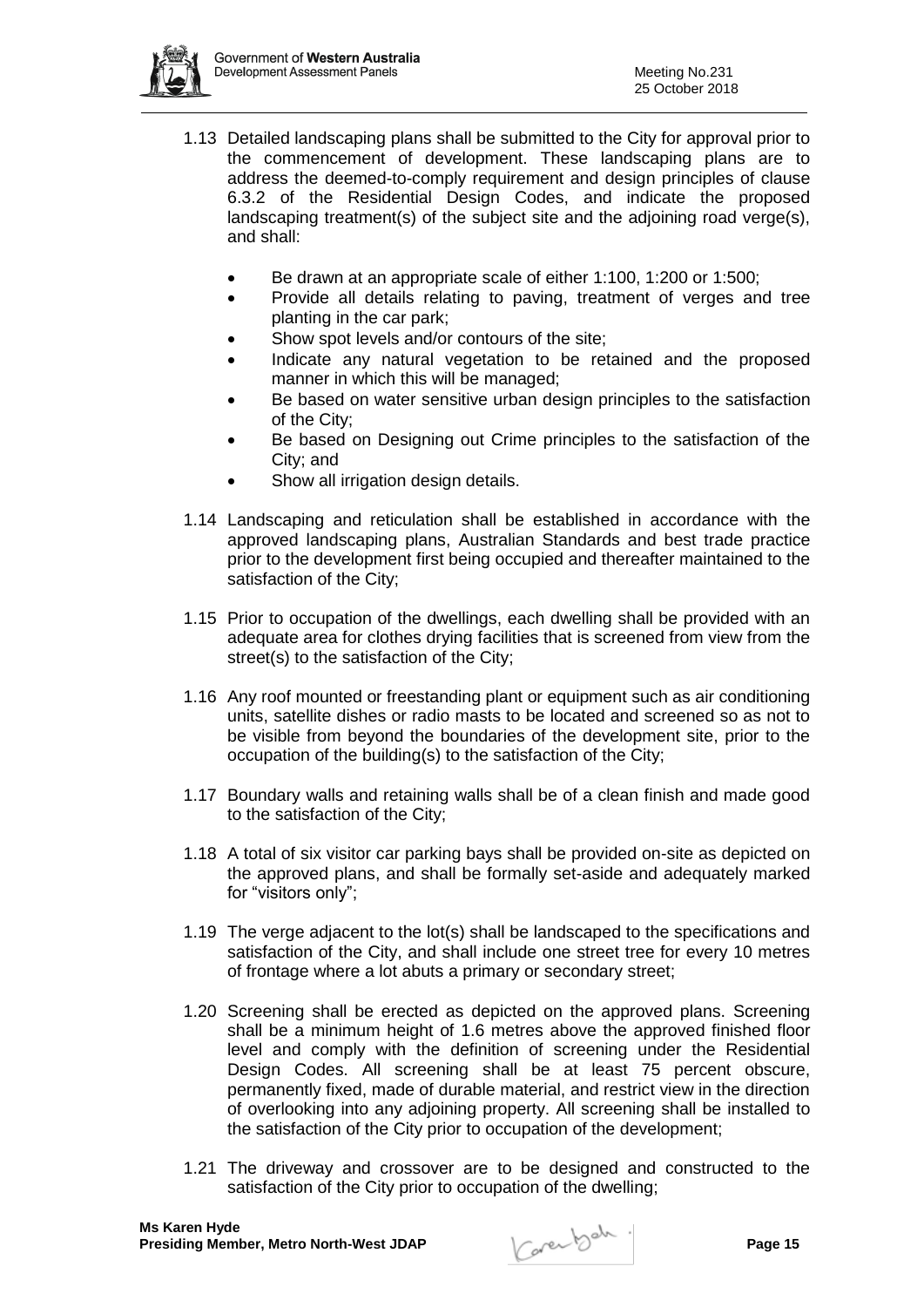

- 1.22 The car parking bays, driveways and access points shown on the approved plans are to be designed, constructed, drained and marked in accordance with the Australian Standard for Off-street Car Parking (AS/NZS2890.1 2004), Off-street Parking for People with Disabilities (AS/NZS2890.6 2009) and Off-street Commercial Vehicle Facilities (AS2890.2:2002), prior to the occupation of the development. These bays are to be thereafter maintained to the satisfaction of the City;
- 1.23 The infill to the front fence, as indicated on the approved plans, shall be visually permeable (as defined in the Residential Design Codes);
- 1.24 The size of balconies of Unit 7, Unit 8 and Unit 9 are to be increased to a minimum size of  $10m^2$  of useable space.
- 2. **Notify** the State Administrative Tribunal of its decision.

## **Advice Note:**

- 1. In regard to condition 1.19, the applicant is to submit a detailed design showing the required street trees and verge landscaping to the City for approval, prior to the occupation of the dwellings.
	- Where existing street trees are to be retained as a part of the verge treatment, the applicant is to provide a plan indicating the location of these trees and their species for approval.
	- Where new street trees are to be installed by the applicant, submit a detailed design of the tree preparation zone(s) to the City for approval. The detailed design shall indicate the tree preparation zones within the verge and nominate tree species in accordance with the City's preferred species list.

The applicant is to notify the City upon the installation of the street trees so that an inspection can be undertaken.

- 2. The owner/applicant is advised that the subject site has been identified as being within a bushfire prone area as designated by the Fire and Emergency Services (FES) Commissioner. As a result:
	- Condition 1.3 is required in accordance with clause 6.10 of State Planning Policy 3.7 – Planning for Bushfire Prone Areas (SPP3.7); and,
	- A Bushfire Attack Level (BAL) Assessment and/or additional construction methods may be required as part of the Building Permit.

Further information about the designated bushfire prone areas and SPP3.7 can be found on the Department of Fire and Emergency Services (DFES) website: <https://www.dfes.wa.gov.au/> and the Department of Planning website: <http://www.planning.wa.gov.au/>

3. Any existing footpath and kerbing shall be retained and protected during construction of the development and shall not be removed or altered for the purposes of a vehicle crossover. Should the footpath/kerb be damaged during the construction of the development, it shall be reinstated to the satisfaction of the City.